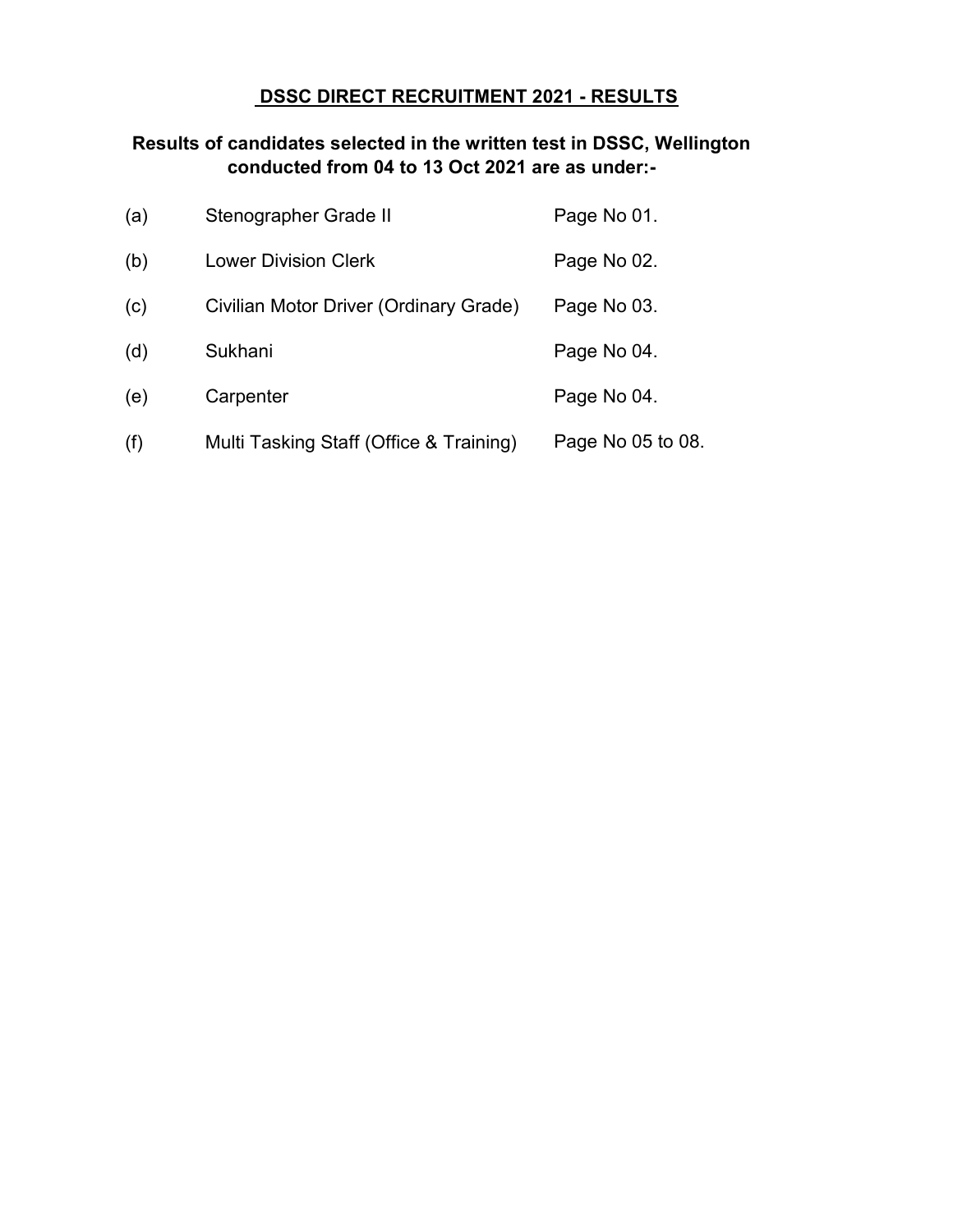# STENO - SELECTED LIST FOR SKILL TEST

| <b>SER NO</b>  | <b>ROLL NO</b> | <b>SER NO</b> | <b>ROLL NO</b> |
|----------------|----------------|---------------|----------------|
| 1              | <b>ST001</b>   | 29            | <b>ST161</b>   |
| $\mathbf 2$    | <b>ST004</b>   | 30            | ST163          |
| 3              | <b>ST010</b>   | 31            | <b>ST164</b>   |
| 4              | <b>ST016</b>   | 32            | <b>ST167</b>   |
| 5              | <b>ST025</b>   | 33            | <b>ST168</b>   |
| 6              | <b>ST026</b>   | 34            | <b>ST190</b>   |
| $\overline{7}$ | <b>ST030</b>   | 35            | <b>ST203</b>   |
| 8              | <b>ST041</b>   | 36            | <b>ST204</b>   |
| 9              | <b>ST043</b>   | 37            | <b>ST209</b>   |
| 10             | <b>ST046</b>   | 38            | <b>ST216</b>   |
| 11             | <b>ST050</b>   | 39            | <b>ST217</b>   |
| 12             | <b>ST056</b>   | 40            | <b>ST235</b>   |
| 13             | <b>ST060</b>   | 41            | <b>ST241</b>   |
| 14             | <b>ST066</b>   | 42            | <b>ST256</b>   |
| 15             | <b>ST069</b>   | 43            | <b>ST268</b>   |
| 16             | <b>ST077</b>   | 44            | <b>ST270</b>   |
| 17             | <b>ST081</b>   | 45            | <b>ST278</b>   |
| 18             | <b>ST091</b>   | 46            | <b>ST281</b>   |
| 19             | <b>ST096</b>   | 47            | <b>ST282</b>   |
| 20             | <b>ST103</b>   | 48            | <b>ST289</b>   |
| 21             | <b>ST108</b>   | 49            | <b>ST292</b>   |
| 22             | <b>ST109</b>   | 50            | <b>ST318</b>   |
| 23             | <b>ST113</b>   | 51            | <b>ST330</b>   |
| 24             | <b>ST118</b>   | 52            | <b>ST344</b>   |
| 25             | <b>ST125</b>   | 53            | <b>ST346</b>   |
| 26             | <b>ST142</b>   | 54            | <b>ST347</b>   |
| 27             | <b>ST144</b>   | 55            | ST358          |
| 28             | <b>ST160</b>   | 56            | ST361          |

| R NO                    | <b>ROLL NO</b> | <b>SER NO</b> | <b>ROLL NO</b> |
|-------------------------|----------------|---------------|----------------|
| $\mathbf 1$             | <b>ST001</b>   | 29            | <b>ST161</b>   |
| $\boldsymbol{2}$        | <b>ST004</b>   | 30            | <b>ST163</b>   |
| $\mathbf{3}$            | <b>ST010</b>   | 31            | <b>ST164</b>   |
| $\overline{\mathbf{4}}$ | <b>ST016</b>   | 32            | <b>ST167</b>   |
| $5\phantom{1}$          | <b>ST025</b>   | 33            | <b>ST168</b>   |
| 6                       | <b>ST026</b>   | 34            | <b>ST190</b>   |
| $\overline{7}$          | <b>ST030</b>   | 35            | <b>ST203</b>   |
| 8                       | <b>ST041</b>   | 36            | <b>ST204</b>   |
| 9                       | <b>ST043</b>   | 37            | <b>ST209</b>   |
| 10                      | <b>ST046</b>   | 38            | <b>ST216</b>   |
| 11                      | <b>ST050</b>   | 39            | <b>ST217</b>   |
| 12                      | <b>ST056</b>   | 40            | <b>ST235</b>   |
| 13                      | <b>ST060</b>   | 41            | <b>ST241</b>   |
| 14                      | <b>ST066</b>   | 42            | <b>ST256</b>   |
| 15                      | <b>ST069</b>   | 43            | <b>ST268</b>   |
| 16                      | <b>ST077</b>   | 44            | <b>ST270</b>   |
| 17                      | <b>ST081</b>   | 45            | <b>ST278</b>   |
| 18                      | <b>ST091</b>   | 46            | <b>ST281</b>   |
| 19                      | <b>ST096</b>   | 47            | <b>ST282</b>   |
| 20                      | <b>ST103</b>   | 48            | <b>ST289</b>   |
| 21                      | <b>ST108</b>   | 49            | <b>ST292</b>   |
| 22                      | <b>ST109</b>   | 50            | <b>ST318</b>   |
| 23                      | <b>ST113</b>   | 51            | <b>ST330</b>   |
| 24                      | <b>ST118</b>   | 52            | <b>ST344</b>   |
| 25                      | <b>ST125</b>   | 53            | <b>ST346</b>   |
| 26                      | <b>ST142</b>   | 54            | <b>ST347</b>   |
| 27                      | <b>ST144</b>   | 55            | ST358          |
| 28                      | <b>ST160</b>   | 56            | ST361          |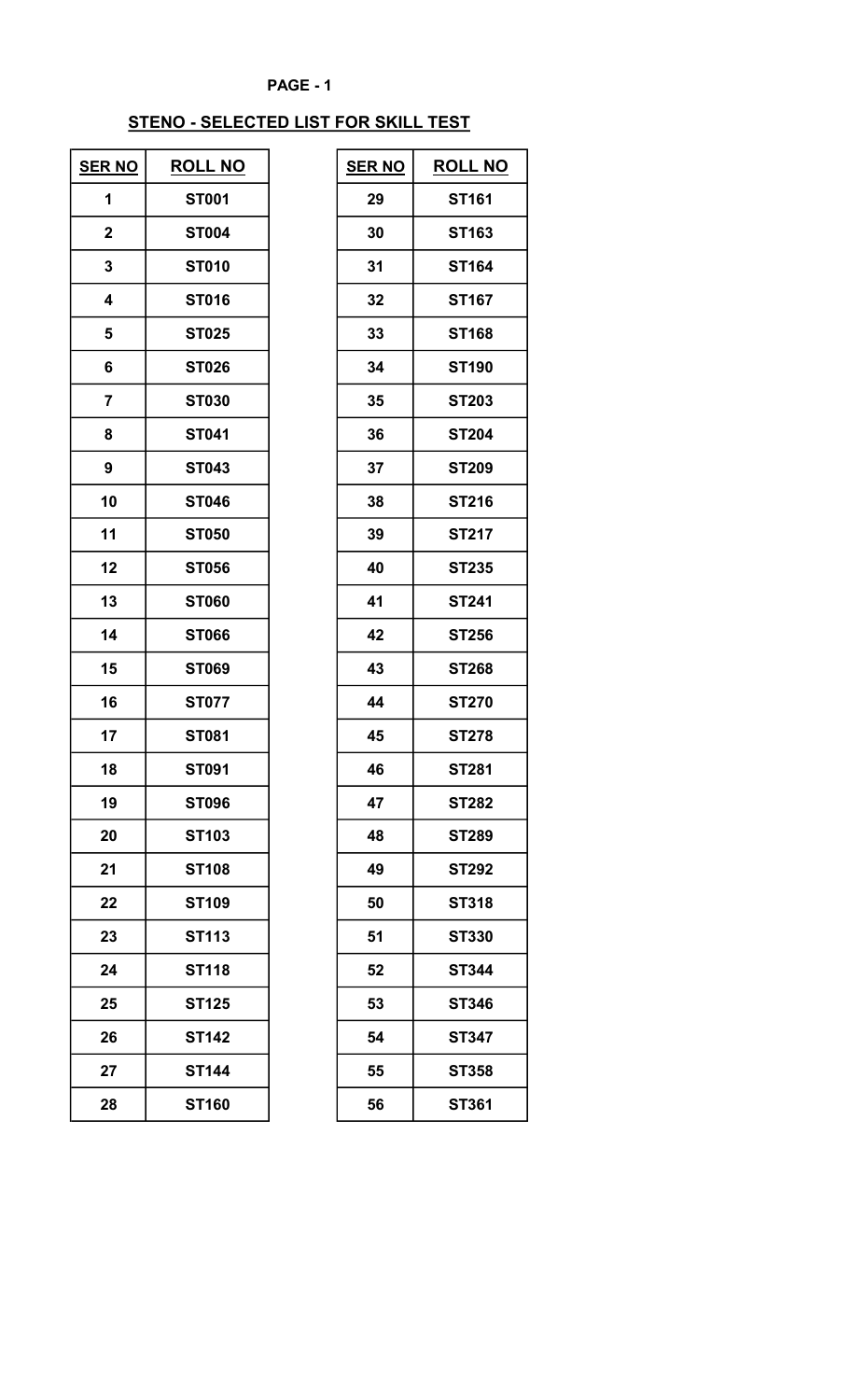# LDC - SELECTED LIST FOR SKILL TEST

٦

| <b>SER NO</b>  | <b>ROLL NO</b> | <b>SER NO</b> | <b>ROLL NO</b> |     | <b>SER NO ROLL NO</b> |     | SER NO ROLL NO |
|----------------|----------------|---------------|----------------|-----|-----------------------|-----|----------------|
| $\mathbf{1}$   | LD0009         | 35            | LD0430         | 69  | LD0822                | 103 | LD1281         |
| $\mathbf 2$    | LD0010         | 36            | LD0445         | 70  | LD0828                | 104 | LD1293         |
| 3              | LD0011         | 37            | LD0457         | 71  | <b>LD0878</b>         | 105 | LD1306         |
| 4              | LD0012         | 38            | LD0459         | 72  | LD0885                | 106 | LD1326         |
| 5              | LD0016         | 39            | LD0467         | 73  | LD0886                | 107 | LD1328         |
| 6              | LD0025         | 40            | LD0476         | 74  | LD0913                | 108 | LD1335         |
| $\overline{7}$ | LD0032         | 41            | LD0499         | 75  | LD0945                | 109 | LD1341         |
| 8              | LD0046         | 42            | LD0507         | 76  | LD0954                | 110 | LD1362         |
| 9              | <b>LD0060</b>  | 43            | LD0535         | 77  | <b>LD0970</b>         | 111 | LD1363         |
| 10             | LD0102         | 44            | LD0567         | 78  | LD0984                | 112 | LD1391         |
| 11             | LD0103         | 45            | LD0598         | 79  | LD0988                | 113 | LD1429         |
| 12             | LD0108         | 46            | LD0606         | 80  | LD1003                | 114 | LD1439         |
| 13             | LD0123         | 47            | LD0608         | 81  | LD1048                | 115 | LD1447         |
| 14             | LD0143         | 48            | LD0612         | 82  | LD1054                | 116 | LD1450         |
| 15             | LD0161         | 49            | LD0616         | 83  | LD1066                | 117 | LD1451         |
| 16             | LD0162         | 50            | LD0619         | 84  | LD1069                | 118 | LD1454         |
| 17             | <b>LD0170</b>  | 51            | LD0636         | 85  | LD1081                | 119 | LD1456         |
| 18             | LD0195         | 52            | LD0641         | 86  | LD1088                | 120 | LD1464         |
| 19             | LD0208         | 53            | LD0644         | 87  | LD1105                | 121 | <b>LD1477</b>  |
| 20             | LD0220         | 54            | LD0649         | 88  | LD1107                | 122 | LD1484         |
| 21             | LD0221         | 55            | LD0674         | 89  | <b>LD1128</b>         | 123 | LD1489         |
| 22             | LD0257         | 56            | LD0695         | 90  | LD1139                | 124 | LD1497         |
| 23             | LD0268         | 57            | LD0716         | 91  | LD1170                | 125 | LD1517         |
| 24             | LD0269         | 58            | LD0736         | 92  | LD1175                | 126 | LD1528         |
| 25             | LD0312         | 59            | LD0759         | 93  | LD1189                | 127 | LD1569         |
| 26             | LD0314         | 60            | LD0771         | 94  | LD1206                | 128 | LD1586         |
| 27             | LD0349         | 61            | LD0782         | 95  | LD1217                | 129 | LD1600         |
| 28             | LD0359         | 62            | LD0786         | 96  | LD1225                | 130 | LD1608         |
| 29             | LD0379         | 63            | LD0790         | 97  | LD1226                | 131 | LD1611         |
| 30             | LD0381         | 64            | LD0793         | 98  | LD1252                | 132 | LD1615         |
| 31             | LD0406         | 65            | LD0794         | 99  | LD1264                | 133 | LD1643         |
| 32             | LD0411         | 66            | LD0804         | 100 | LD1272                | 134 | LD1709         |
| 33             | <b>LD0422</b>  | 67            | LD0813         | 101 | LD1274                | 135 | LD1735         |
| 34             | LD0428         | 68            | LD0814         | 102 | LD1276                | 136 | LD1738         |

| SER NO | <b>ROLL NO</b> |
|--------|----------------|
| 35     | <b>LD0430</b>  |
| 36     | <b>LD0445</b>  |
| 37     | LD0457         |
| 38     | <b>LD0459</b>  |
| 39     | <b>LD0467</b>  |
| 40     | <b>LD0476</b>  |
| 41     | <b>LD0499</b>  |
| 42     | <b>LD0507</b>  |
| 43     | <b>LD0535</b>  |
| 44     | <b>LD0567</b>  |
| 45     | LD0598         |
| 46     | <b>LD0606</b>  |
| 47     | <b>LD0608</b>  |
| 48     | <b>LD0612</b>  |
| 49     | <b>LD0616</b>  |
| 50     | <b>LD0619</b>  |
| 51     | <b>LD0636</b>  |
| 52     | <b>LD0641</b>  |
| 53     | <b>LD0644</b>  |
| 54     | LD0649         |
| 55     | <b>LD0674</b>  |
| 56     | <b>LD0695</b>  |
| 57     | <b>LD0716</b>  |
| 58     | <b>LD0736</b>  |
| 59     | <b>LD0759</b>  |
| 60     | <b>LD0771</b>  |
| 61     | <b>LD0782</b>  |
| 62     | LD0786         |
| 63     | <b>LD0790</b>  |
| 64     | <b>LD0793</b>  |
| 65     | <b>LD0794</b>  |
| 66     | <b>LD0804</b>  |
| 67     | <b>LD0813</b>  |
| 68     | <b>LD0814</b>  |

| <u>R NO</u>      | <b>ROLL NO</b> | <u>SER NO</u> | <b>ROLL NO</b> |     | <u>SER NO ROLL NO</u> |     | <b>SER NO ROLL NO</b>    |
|------------------|----------------|---------------|----------------|-----|-----------------------|-----|--------------------------|
| 1                | LD0009         | 35            | LD0430         | 69  | LD0822                | 103 | LD1281                   |
| $\mathbf{2}$     | LD0010         | 36            | LD0445         | 70  | LD0828                | 104 | LD1293                   |
| $\mathbf 3$      | LD0011         | 37            | <b>LD0457</b>  | 71  | <b>LD0878</b>         | 105 | LD1306                   |
| 4                | LD0012         | 38            | LD0459         | 72  | LD0885                | 106 | LD1326                   |
| 5                | LD0016         | 39            | LD0467         | 73  | LD0886                | 107 | LD1328                   |
| $6\phantom{1}6$  | LD0025         | 40            | LD0476         | 74  | LD0913                | 108 | LD1335                   |
| $\overline{7}$   | LD0032         | 41            | LD0499         | 75  | LD0945                | 109 | LD1341                   |
| 8                | LD0046         | 42            | LD0507         | 76  | LD0954                | 110 | LD1362                   |
| $\boldsymbol{9}$ | <b>LD0060</b>  | 43            | LD0535         | 77  | LD0970                | 111 | LD1363                   |
| 10               | LD0102         | 44            | LD0567         | 78  | LD0984                | 112 | LD1391                   |
| 11               | LD0103         | 45            | LD0598         | 79  | LD0988                | 113 | LD1429                   |
| 12               | LD0108         | 46            | <b>LD0606</b>  | 80  | LD1003                | 114 | LD1439                   |
| 13               | LD0123         | 47            | LD0608         | 81  | LD1048                | 115 | LD1447                   |
| 14               | LD0143         | 48            | LD0612         | 82  | LD1054                | 116 | LD1450                   |
| 15               | LD0161         | 49            | LD0616         | 83  | LD1066                | 117 | LD1451                   |
| 16               | LD0162         | 50            | LD0619         | 84  | LD1069                | 118 | LD1454                   |
| 17               | <b>LD0170</b>  | 51            | LD0636         | 85  | LD1081                | 119 | LD1456                   |
| 18               | LD0195         | 52            | LD0641         | 86  | LD1088                | 120 | LD1464                   |
| 19               | LD0208         | 53            | LD0644         | 87  | LD1105                | 121 | <b>LD1477</b>            |
| 20               | <b>LD0220</b>  | 54            | <b>LD0649</b>  | 88  | LD1107                | 122 | <b>LD1484</b>            |
| 21               | LD0221         | 55            | LD0674         | 89  | LD1128                | 123 | LD1489                   |
| 22               | LD0257         | 56            | LD0695         | 90  | LD1139                | 124 | LD1497                   |
| 23               | LD0268         | 57            | LD0716         | 91  | LD1170                | 125 | LD1517                   |
| 24               | LD0269         | 58            | LD0736         | 92  | LD1175                | 126 | LD1528                   |
| 25               | LD0312         | 59            | LD0759         | 93  | LD1189                | 127 | LD1569                   |
| 26               | LD0314         | 60            | LD0771         | 94  | LD1206                | 128 | LD1586                   |
| 27               | LD0349         | 61            | LD0782         | 95  | LD1217                | 129 | LD1600                   |
| 28               | LD0359         | 62            | <b>LD0786</b>  | 96  | LD1225                | 130 | LD1608                   |
| 29               | LD0379         | 63            | LD0790         | 97  | LD1226                | 131 | LD1611                   |
| 30               | LD0381         | 64            | LD0793         | 98  | LD1252                | 132 | LD1615                   |
| 31               | LD0406         | 65            | LD0794         | 99  | LD1264                | 133 | LD1643                   |
| 32               | LD0411         | 66            | LD0804         | 100 | LD1272                | 134 | LD1709                   |
| 33               | LD0422         | 67            | LD0813         | 101 | LD1274                | 135 | LD1735                   |
| 34               | LD0428         | 68            | LD0814         | 102 | LD1276                | 136 | LD1738                   |
|                  |                |               |                |     |                       | 127 | $I$ D <sub>17</sub> $14$ |

|     | SER N <u>O  ROLL NO</u> |
|-----|-------------------------|
| 103 | <b>LD1281</b>           |
| 104 | LD1293                  |
| 105 | <b>LD1306</b>           |
| 106 | LD1326                  |
| 107 | LD1328                  |
| 108 | LD1335                  |
| 109 | LD1341                  |
| 110 | LD1362                  |
| 111 | LD1363                  |
| 112 | <b>LD1391</b>           |
| 113 | <b>LD1429</b>           |
| 114 | <b>LD1439</b>           |
| 115 | <b>LD1447</b>           |
| 116 | LD1450                  |
| 117 | LD1451                  |
| 118 | <b>LD1454</b>           |
| 119 | <b>LD1456</b>           |
| 120 | LD1464                  |
| 121 | <b>LD1477</b>           |
| 122 | LD1484                  |
| 123 | LD1489                  |
| 124 | <b>LD1497</b>           |
| 125 | LD1517                  |
| 126 | LD1528                  |
| 127 | LD1569                  |
| 128 | <b>LD1586</b>           |
| 129 | <b>LD1600</b>           |
| 130 | LD1608                  |
| 131 | <b>LD1611</b>           |
| 132 | <b>LD1615</b>           |
| 133 | LD1643                  |
| 134 | LD1709                  |
| 135 | LD1735                  |
| 136 | <b>LD1738</b>           |
| 137 | <b>LD1741</b>           |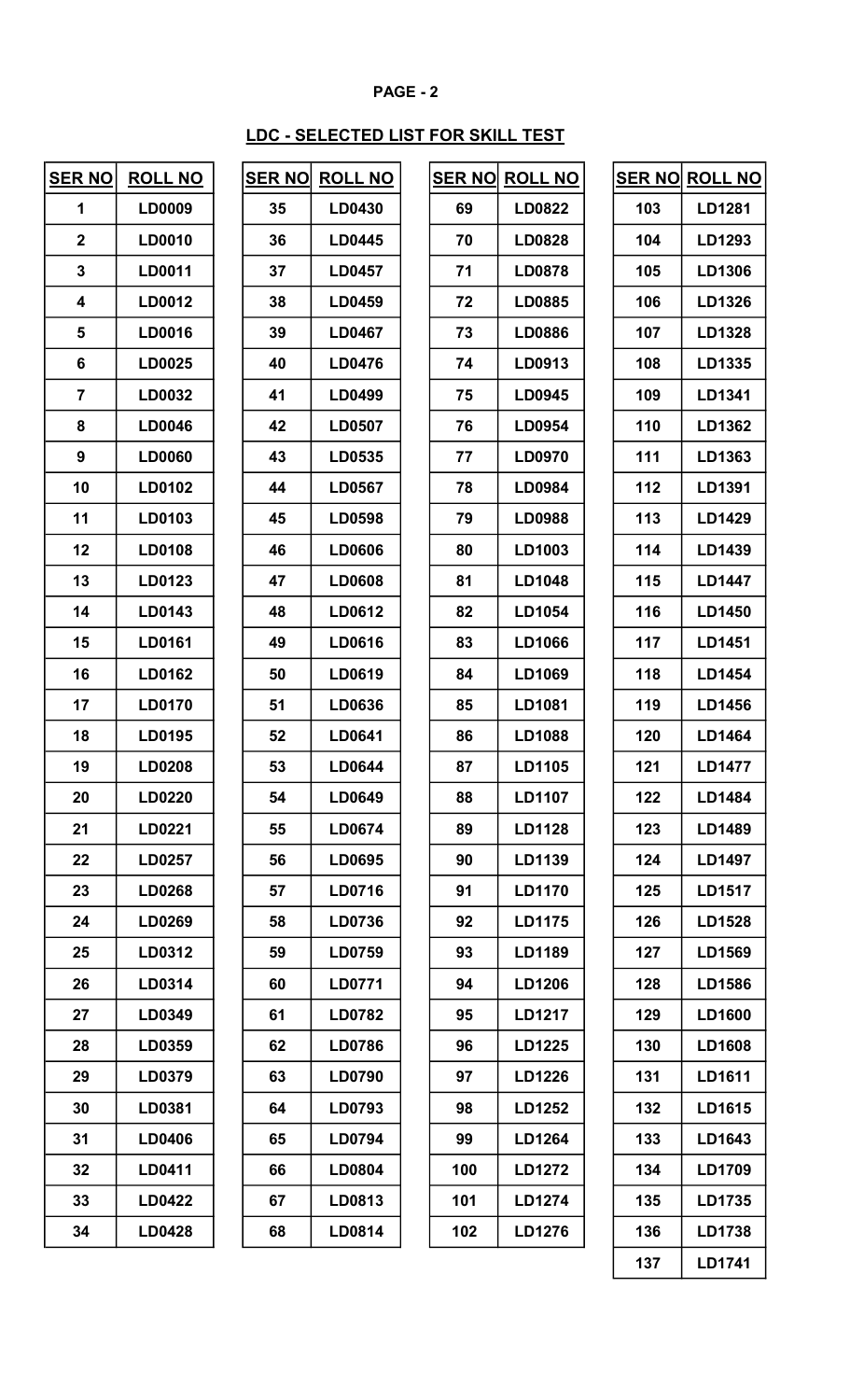# CMD - SELECTED LIST FOR SKILL TEST

| <b>SER NO</b>  | <b>ROLL NO</b> | <b>SER NO</b> | <b>ROLL NO</b>     | <b>SER NO</b> | <b>ROLL NO</b> |
|----------------|----------------|---------------|--------------------|---------------|----------------|
| 1              | <b>CMD001</b>  | 31            | <b>CMD107</b>      | 61            | <b>CMD195</b>  |
| $\mathbf 2$    | <b>CMD005</b>  | 32            | <b>CMD113</b>      | 62            | <b>CMD197</b>  |
| 3              | <b>CMD006</b>  | 33            | <b>CMD116</b>      | 63            | <b>CMD198</b>  |
| 4              | <b>CMD009</b>  | 34            | <b>CMD117</b>      | 64            | <b>CMD199</b>  |
| 5              | <b>CMD011</b>  | 35            | <b>CMD119</b>      | 65            | <b>CMD203</b>  |
| 6              | <b>CMD013</b>  | 36            | <b>CMD124</b>      | 66            | <b>CMD204</b>  |
| $\overline{7}$ | <b>CMD015</b>  | 37            | <b>CMD126</b>      | 67            | <b>CMD208</b>  |
| 8              | <b>CMD019</b>  | 38            | <b>CMD131</b>      | 68            | <b>CMD209</b>  |
| 9              | <b>CMD025</b>  | 39            | <b>CMD132</b>      | 69            | <b>CMD210</b>  |
| 10             | <b>CMD026</b>  | 40            | <b>CMD137</b>      | 70            | <b>CMD211</b>  |
| 11             | <b>CMD029</b>  | 41            | <b>CMD140</b>      | 71            | <b>CMD214</b>  |
| 12             | <b>CMD032</b>  | 42            | <b>CMD141</b>      | 72            | <b>CMD216</b>  |
| 13             | <b>CMD037</b>  | 43            | <b>CMD144</b>      | 73            | <b>CMD217</b>  |
| 14             | <b>CMD038</b>  | 44            | <b>CMD152</b>      | 74            | <b>CMD220</b>  |
| 15             | <b>CMD049</b>  | 45            | <b>CMD153</b>      | 75            | <b>CMD222</b>  |
| 16             | <b>CMD053</b>  | 46            | <b>CMD157</b>      | 76            | <b>CMD224</b>  |
| 17             | <b>CMD060</b>  | 47            | <b>CMD161</b>      | 77            | <b>CMD226</b>  |
| 18             | <b>CMD064</b>  | 48            | <b>CMD162</b>      | 78            | <b>CMD227</b>  |
| 19             | <b>CMD068</b>  | 49            | <b>CMD163</b>      | 79            | <b>CMD231</b>  |
| 20             | <b>CMD076</b>  | 50            | <b>CMD164</b>      | 80            | <b>CMD236</b>  |
| 21             | <b>CMD078</b>  | 51            | <b>CMD168</b>      | 81            | <b>CMD239</b>  |
| 22             | CMD080         | 52            | CMD <sub>170</sub> | 82            | <b>CMD241</b>  |
| 23             | <b>CMD081</b>  | 53            | <b>CMD173</b>      | 83            | <b>CMD242</b>  |
| 24             | <b>CMD084</b>  | 54            | <b>CMD174</b>      | 84            | <b>CMD247</b>  |
| 25             | <b>CMD089</b>  | 55            | <b>CMD178</b>      | 85            | <b>CMD248</b>  |
| 26             | <b>CMD090</b>  | 56            | <b>CMD180</b>      | 86            | <b>CMD249</b>  |
| 27             | <b>CMD091</b>  | 57            | <b>CMD187</b>      | 87            | <b>CMD250</b>  |
| 28             | <b>CMD100</b>  | 58            | <b>CMD191</b>      | 88            | <b>CMD256</b>  |
| 29             | <b>CMD104</b>  | 59            | <b>CMD192</b>      | 89            | <b>CMD258</b>  |
| 30             | <b>CMD106</b>  | 60            | <b>CMD193</b>      | 90            | <b>CMD259</b>  |
|                |                |               |                    |               |                |

| SER NO | <b>ROLL NO</b> |
|--------|----------------|
| 31     | <b>CMD107</b>  |
| 32     | <b>CMD113</b>  |
| 33     | <b>CMD116</b>  |
| 34     | <b>CMD117</b>  |
| 35     | <b>CMD119</b>  |
| 36     | <b>CMD124</b>  |
| 37     | <b>CMD126</b>  |
| 38     | <b>CMD131</b>  |
| 39     | <b>CMD132</b>  |
| 40     | <b>CMD137</b>  |
| 41     | <b>CMD140</b>  |
| 42     | <b>CMD141</b>  |
| 43     | <b>CMD144</b>  |
| 44     | <b>CMD152</b>  |
| 45     | <b>CMD153</b>  |
| 46     | <b>CMD157</b>  |
| 47     | <b>CMD161</b>  |
| 48     | <b>CMD162</b>  |
| 49     | <b>CMD163</b>  |
| 50     | <b>CMD164</b>  |
| 51     | <b>CMD168</b>  |
| 52     | <b>CMD170</b>  |
| 53     | <b>CMD173</b>  |
| 54     | <b>CMD174</b>  |
| 55     | <b>CMD178</b>  |
| 56     | <b>CMD180</b>  |
| 57     | <b>CMD187</b>  |
| 58     | <b>CMD191</b>  |
| 59     | <b>CMD192</b>  |
| 60     | <b>CMD193</b>  |

| <u>R NO</u>      | <b>ROLL NO</b> | <b>SER NO</b> | <b>ROLL NO</b> | <b>SER NO</b> | <b>ROLL NO</b> |
|------------------|----------------|---------------|----------------|---------------|----------------|
| 1                | <b>CMD001</b>  | 31            | <b>CMD107</b>  | 61            | <b>CMD195</b>  |
| $\boldsymbol{2}$ | <b>CMD005</b>  | 32            | <b>CMD113</b>  | 62            | <b>CMD197</b>  |
| 3                | <b>CMD006</b>  | 33            | <b>CMD116</b>  | 63            | <b>CMD198</b>  |
| 4                | <b>CMD009</b>  | 34            | <b>CMD117</b>  | 64            | <b>CMD199</b>  |
| 5                | <b>CMD011</b>  | 35            | <b>CMD119</b>  | 65            | <b>CMD203</b>  |
| 6                | <b>CMD013</b>  | 36            | <b>CMD124</b>  | 66            | <b>CMD204</b>  |
| 7                | <b>CMD015</b>  | 37            | <b>CMD126</b>  | 67            | <b>CMD208</b>  |
| 8                | <b>CMD019</b>  | 38            | <b>CMD131</b>  | 68            | <b>CMD209</b>  |
| 9                | <b>CMD025</b>  | 39            | <b>CMD132</b>  | 69            | <b>CMD210</b>  |
| 10               | <b>CMD026</b>  | 40            | <b>CMD137</b>  | 70            | <b>CMD211</b>  |
| 11               | <b>CMD029</b>  | 41            | <b>CMD140</b>  | 71            | <b>CMD214</b>  |
| 12               | <b>CMD032</b>  | 42            | <b>CMD141</b>  | 72            | <b>CMD216</b>  |
| 13               | <b>CMD037</b>  | 43            | <b>CMD144</b>  | 73            | <b>CMD217</b>  |
| 14               | <b>CMD038</b>  | 44            | <b>CMD152</b>  | 74            | <b>CMD220</b>  |
| 15               | <b>CMD049</b>  | 45            | <b>CMD153</b>  | 75            | <b>CMD222</b>  |
| 16               | <b>CMD053</b>  | 46            | <b>CMD157</b>  | 76            | <b>CMD224</b>  |
| 17               | <b>CMD060</b>  | 47            | <b>CMD161</b>  | 77            | <b>CMD226</b>  |
| 18               | <b>CMD064</b>  | 48            | <b>CMD162</b>  | 78            | <b>CMD227</b>  |
| 19               | <b>CMD068</b>  | 49            | <b>CMD163</b>  | 79            | <b>CMD231</b>  |
| 20               | <b>CMD076</b>  | 50            | <b>CMD164</b>  | 80            | <b>CMD236</b>  |
| 21               | <b>CMD078</b>  | 51            | <b>CMD168</b>  | 81            | <b>CMD239</b>  |
| 22               | <b>CMD080</b>  | 52            | <b>CMD170</b>  | 82            | <b>CMD241</b>  |
| 23               | <b>CMD081</b>  | 53            | <b>CMD173</b>  | 83            | <b>CMD242</b>  |
| 24               | <b>CMD084</b>  | 54            | <b>CMD174</b>  | 84            | <b>CMD247</b>  |
| 25               | <b>CMD089</b>  | 55            | <b>CMD178</b>  | 85            | <b>CMD248</b>  |
| 26               | <b>CMD090</b>  | 56            | <b>CMD180</b>  | 86            | <b>CMD249</b>  |
| 27               | <b>CMD091</b>  | 57            | <b>CMD187</b>  | 87            | <b>CMD250</b>  |
| 28               | <b>CMD100</b>  | 58            | <b>CMD191</b>  | 88            | <b>CMD256</b>  |
| 29               | <b>CMD104</b>  | 59            | <b>CMD192</b>  | 89            | <b>CMD258</b>  |
| 30               | <b>CMD106</b>  | 60            | <b>CMD193</b>  | 90            | <b>CMD259</b>  |
|                  |                |               |                | 91            | <b>CMD260</b>  |
|                  |                |               |                |               |                |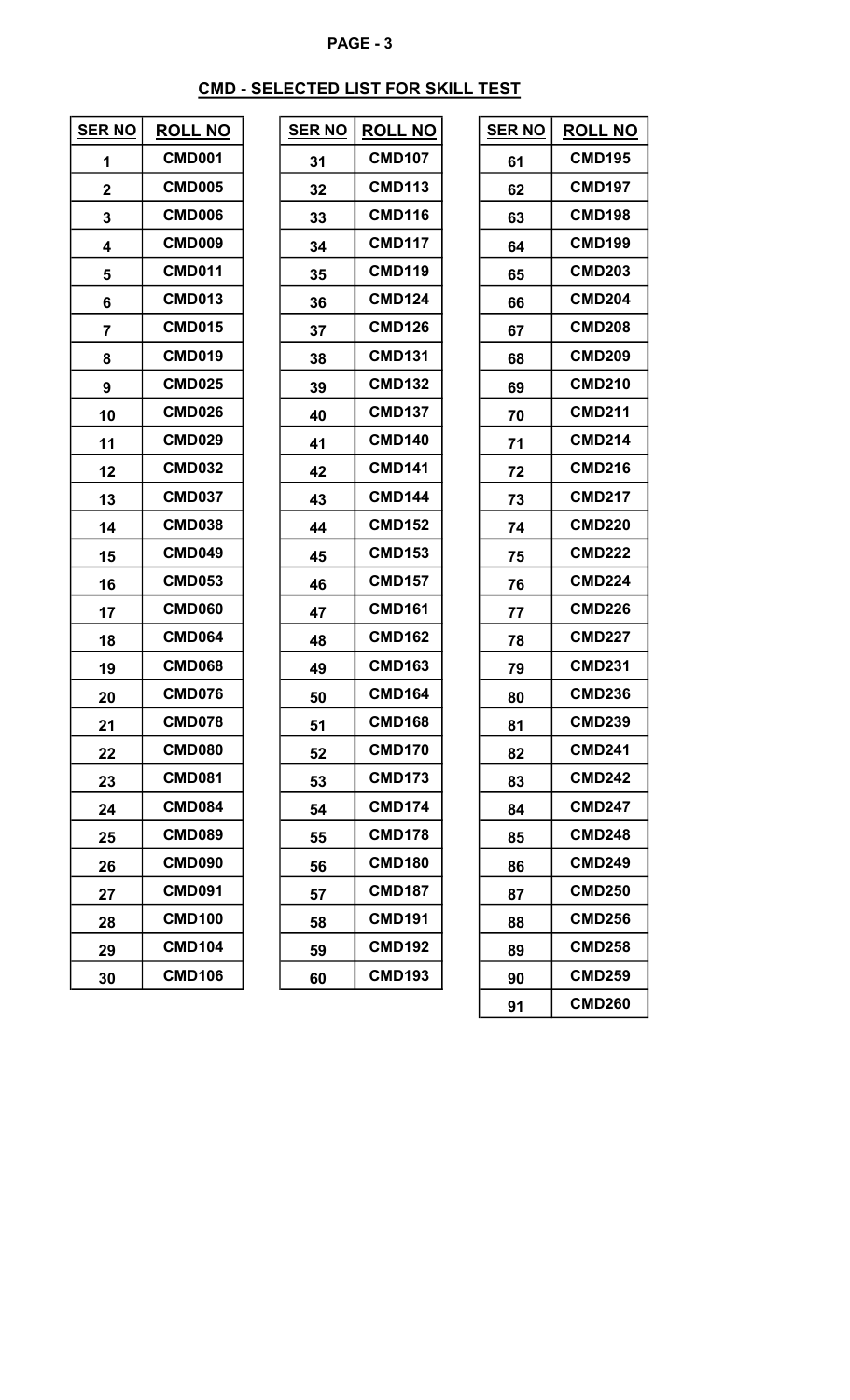## CARPENTER - SELECTED LIST FOR SKILL TEST

| <b>SER NO</b> | <b>ROLL NO</b> |
|---------------|----------------|
| 1             | <b>CA010</b>   |
| $\mathbf{2}$  | <b>CA012</b>   |
| 3             | <b>CA014</b>   |
| 4             | <b>CA016</b>   |
| 5             | <b>CA019</b>   |
| 6             | <b>CA020</b>   |
| 7             | <b>CA022</b>   |
| 8             | <b>CA023</b>   |
| 9             | CA033          |
| 10            | CA034          |
| 11            | <b>CA035</b>   |
| 12            | CA036          |

## SUKHANI - SELECTED LIST FOR SKILL TEST

| <b>SER NO</b> | <b>ROLL NO</b> |
|---------------|----------------|
|               | <b>SU002</b>   |
| 2             | <b>SU004</b>   |
| 3             | <b>SU006</b>   |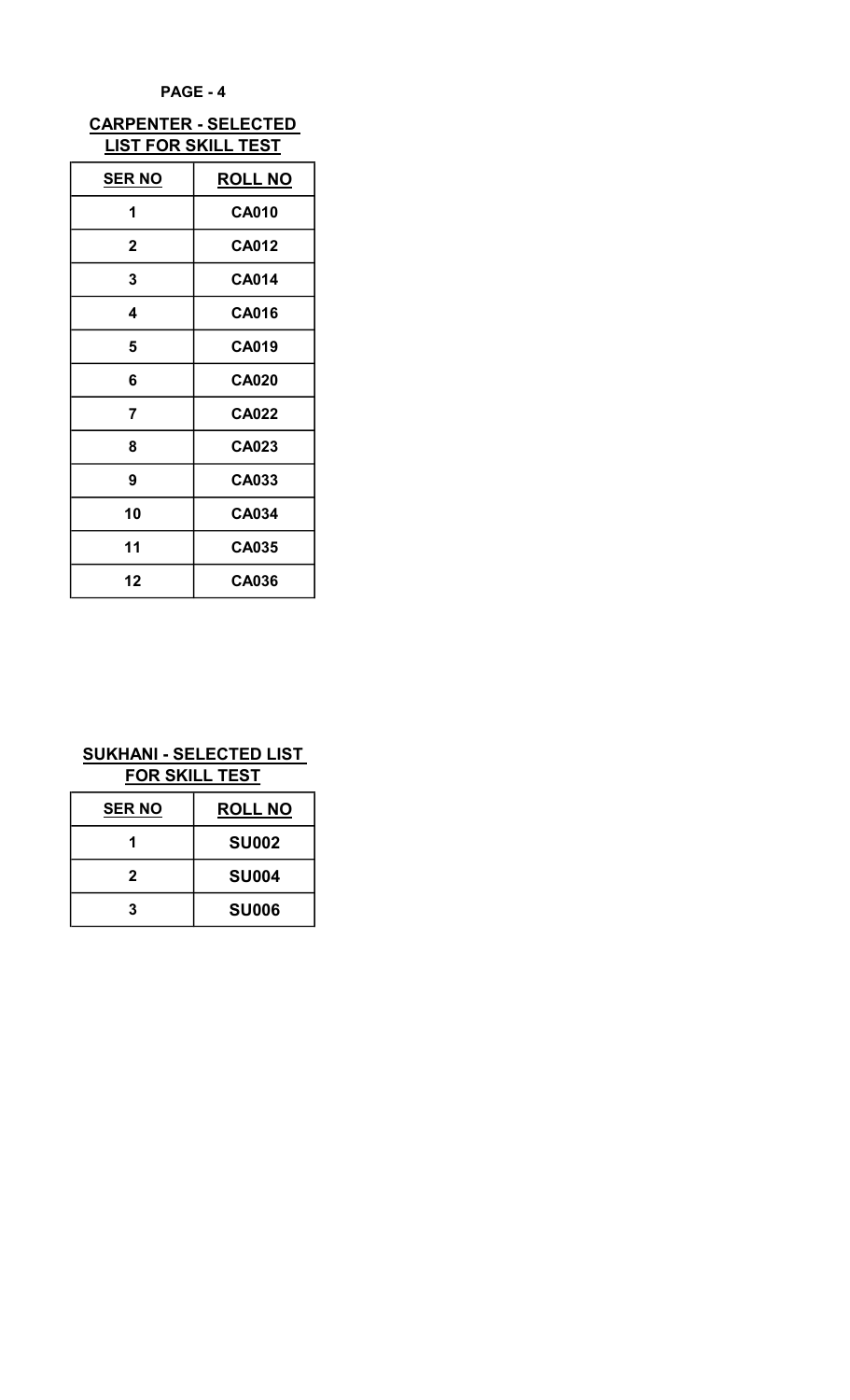### MTS - SELECTED LIST FOR SKILL TEST

| <u>SER NO</u>  | <b>ROLL NO</b> |
|----------------|----------------|
| 1              | MT0001         |
| $\overline{2}$ | MT0007         |
| 3              | MT0026         |
| 4              | MT0029         |
| 5              | MT0032         |
| 6              | <b>MT0058</b>  |
| 7              | <b>MT0068</b>  |
| 8              | MT0074         |
| 9              | MT0081         |
| 10             | MT0082         |
| 11             | MT0083         |
| 12             | MT0084         |
| 13             | MT0085         |
| 14             | MT0087         |
| 15             | MT0090         |
| 16             | MT0093         |
| 17             | MT0101         |
| 18             | MT0115         |
| 19             | MT0129         |
| 20             | <b>MT0130</b>  |
| 21             | <b>MT0133</b>  |
| 22             | <b>MT0136</b>  |
| 23             | MT0148         |
| 24             | MT0150         |
| 25             | MT0163         |
| 26             | <b>MT0176</b>  |
| 27             | <b>MT0178</b>  |
| 28             | MT0181         |
| 29             | MT0184         |
| 30             | MT0195         |
| 31             | MT0200         |
| 32             | MT0205         |
| 33             | MT0215         |
| 34             | MT0217         |
| 35             | MT0221         |
| 36             | MT0245         |
| 37             | MT0255         |
| 38             | MT0276         |
| 39             | MT0292         |
| 40             | <b>MT0305</b>  |

| ER NO | <b>ROLL NO</b> |
|-------|----------------|
| 41    | MT0309         |
| 42    | MT0319         |
| 43    | MT0331         |
| 44    | MT0333         |
| 45    | MT0339         |
| 46    | MT0344         |
| 47    | MT0363         |
| 48    | <b>MT0384</b>  |
| 49    | <b>MT0417</b>  |
| 50    | MT0428         |
| 51    | MT0447         |
| 52    | MT0452         |
| 53    | <b>MT0455</b>  |
| 54    | MT0467         |
| 55    | MT0479         |
| 56    | MT0501         |
| 57    | MT0517         |
| 58    | <b>MT0519</b>  |
| 59    | <b>MT0521</b>  |
| 60    | MT0525         |
| 61    | <b>MT0526</b>  |
| 62    | <b>MT0529</b>  |
| 63    | MT0544         |
| 64    | <b>MT0552</b>  |
| 65    | MT0562         |
| 66    | MT0563         |
| 67    | <b>MT0567</b>  |
| 68    | MT0571         |
| 69    | MT0574         |
| 70    | <b>MT0575</b>  |
| 71    | MT0576         |
| 72    | MT0584         |
| 73    | MT0591         |
| 74    | MT0594         |
| 75    | MT0596         |
| 76    | MT0604         |
| 77    | MT0609         |
| 78    | <b>MT0623</b>  |
| 79    | MT0627         |
| 80    | MT0631         |

| <u>R NO</u>             | <b>ROLL NO</b> | <b>SER NO</b> | <b>ROLL NO</b> | <b>SER NO</b> | <b>ROLL NO</b> | <b>SER NO</b> | <b>ROLL NO</b> |
|-------------------------|----------------|---------------|----------------|---------------|----------------|---------------|----------------|
| 1                       | <b>MT0001</b>  | 41            | <b>MT0309</b>  | 81            | <b>MT0639</b>  | 121           | <b>MT0876</b>  |
| $\boldsymbol{2}$        | <b>MT0007</b>  | 42            | <b>MT0319</b>  | 82            | <b>MT0641</b>  | 122           | <b>MT0890</b>  |
| $\mathbf 3$             | <b>MT0026</b>  | 43            | <b>MT0331</b>  | 83            | <b>MT0654</b>  | 123           | <b>MT0892</b>  |
| 4                       | <b>MT0029</b>  | 44            | <b>MT0333</b>  | 84            | <b>MT0655</b>  | 124           | <b>MT0895</b>  |
| $\overline{\mathbf{5}}$ | <b>MT0032</b>  | 45            | <b>MT0339</b>  | 85            | <b>MT0659</b>  | 125           | <b>MT0896</b>  |
| $6\phantom{1}6$         | <b>MT0058</b>  | 46            | <b>MT0344</b>  | 86            | <b>MT0673</b>  | 126           | <b>MT0901</b>  |
| $\overline{\mathbf{r}}$ | <b>MT0068</b>  | 47            | <b>MT0363</b>  | 87            | <b>MT0674</b>  | 127           | <b>MT0910</b>  |
| 8                       | <b>MT0074</b>  | 48            | <b>MT0384</b>  | 88            | <b>MT0679</b>  | 128           | MT0914         |
| 9                       | <b>MT0081</b>  | 49            | MT0417         | 89            | <b>MT0685</b>  | 129           | MT0917         |
| 10                      | <b>MT0082</b>  | 50            | <b>MT0428</b>  | 90            | <b>MT0693</b>  | 130           | <b>MT0924</b>  |
| 11                      | <b>MT0083</b>  | 51            | <b>MT0447</b>  | 91            | <b>MT0697</b>  | 131           | MT0932         |
| 12                      | <b>MT0084</b>  | 52            | <b>MT0452</b>  | 92            | <b>MT0700</b>  | 132           | <b>MT0940</b>  |
| 13                      | <b>MT0085</b>  | 53            | <b>MT0455</b>  | 93            | <b>MT0707</b>  | 133           | <b>MT0944</b>  |
| 14                      | <b>MT0087</b>  | 54            | <b>MT0467</b>  | 94            | <b>MT0710</b>  | 134           | <b>MT0950</b>  |
| 15                      | <b>MT0090</b>  | 55            | <b>MT0479</b>  | 95            | <b>MT0714</b>  | 135           | <b>MT0959</b>  |
| 16                      | <b>MT0093</b>  | 56            | <b>MT0501</b>  | 96            | <b>MT0729</b>  | 136           | <b>MT0960</b>  |
| 17                      | <b>MT0101</b>  | 57            | <b>MT0517</b>  | 97            | <b>MT0740</b>  | 137           | <b>MT0981</b>  |
| 18                      | <b>MT0115</b>  | 58            | <b>MT0519</b>  | 98            | <b>MT0744</b>  | 138           | <b>MT0992</b>  |
| 19                      | MT0129         | 59            | <b>MT0521</b>  | 99            | <b>MT0751</b>  | 139           | <b>MT1000</b>  |
| 20                      | <b>MT0130</b>  | 60            | <b>MT0525</b>  | 100           | <b>MT0752</b>  | 140           | MT1003         |
| 21                      | <b>MT0133</b>  | 61            | <b>MT0526</b>  | 101           | <b>MT0754</b>  | 141           | <b>MT1009</b>  |
| 22                      | <b>MT0136</b>  | 62            | <b>MT0529</b>  | 102           | <b>MT0764</b>  | 142           | <b>MT1010</b>  |
| 23                      | <b>MT0148</b>  | 63            | <b>MT0544</b>  | 103           | <b>MT0767</b>  | 143           | MT1024         |
| 24                      | <b>MT0150</b>  | 64            | <b>MT0552</b>  | 104           | <b>MT0771</b>  | 144           | MT1026         |
| 25                      | <b>MT0163</b>  | 65            | <b>MT0562</b>  | 105           | <b>MT0774</b>  | 145           | <b>MT1030</b>  |
| 26                      | <b>MT0176</b>  | 66            | <b>MT0563</b>  | 106           | <b>MT0787</b>  | 146           | MT1032         |
| 27                      | <b>MT0178</b>  | 67            | <b>MT0567</b>  | 107           | <b>MT0802</b>  | 147           | MT1040         |
| 28                      | <b>MT0181</b>  | 68            | <b>MT0571</b>  | 108           | <b>MT0807</b>  | 148           | MT1041         |
| 29                      | <b>MT0184</b>  | 69            | <b>MT0574</b>  | 109           | <b>MT0809</b>  | 149           | MT1044         |
| 30                      | <b>MT0195</b>  | 70            | <b>MT0575</b>  | 110           | <b>MT0811</b>  | 150           | MT1045         |
| 31                      | <b>MT0200</b>  | 71            | <b>MT0576</b>  | 111           | <b>MT0825</b>  | 151           | MT1047         |
| 32                      | <b>MT0205</b>  | 72            | <b>MT0584</b>  | 112           | <b>MT0832</b>  | 152           | MT1053         |
| 33                      | MT0215         | 73            | <b>MT0591</b>  | 113           | <b>MT0840</b>  | 153           | MT1054         |
| 34                      | MT0217         | 74            | <b>MT0594</b>  | 114           | <b>MT0844</b>  | 154           | MT1059         |
| 35                      | <b>MT0221</b>  | 75            | <b>MT0596</b>  | 115           | <b>MT0846</b>  | 155           | <b>MT1067</b>  |
| 36                      | <b>MT0245</b>  | 76            | <b>MT0604</b>  | 116           | <b>MT0848</b>  | 156           | <b>MT1069</b>  |
| 37                      | <b>MT0255</b>  | 77            | <b>MT0609</b>  | 117           | <b>MT0849</b>  | 157           | MT1071         |
| 38                      | <b>MT0276</b>  | 78            | <b>MT0623</b>  | 118           | <b>MT0852</b>  | 158           | MT1074         |
| 39                      | <b>MT0292</b>  | 79            | <b>MT0627</b>  | 119           | <b>MT0856</b>  | 159           | MT1091         |
| 40                      | <b>MT0305</b>  | 80            | <b>MT0631</b>  | 120           | <b>MT0857</b>  | 160           | MT1103         |
|                         |                |               |                |               |                |               |                |

| <u>SER NO</u>    | <b>ROLL NO</b> | <b>SER NO</b> | <b>ROLL NO</b> | <b>SER NO</b> | <b>ROLL NO</b> | <b>SER NO</b> | <b>ROLL NO</b> |
|------------------|----------------|---------------|----------------|---------------|----------------|---------------|----------------|
| 1                | <b>MT0001</b>  | 41            | <b>MT0309</b>  | 81            | <b>MT0639</b>  | 121           | <b>MT0876</b>  |
| $\boldsymbol{2}$ | <b>MT0007</b>  | 42            | <b>MT0319</b>  | 82            | <b>MT0641</b>  | 122           | <b>MT0890</b>  |
| $\mathbf{3}$     | <b>MT0026</b>  | 43            | <b>MT0331</b>  | 83            | <b>MT0654</b>  | 123           | <b>MT0892</b>  |
| 4                | <b>MT0029</b>  | 44            | <b>MT0333</b>  | 84            | <b>MT0655</b>  | 124           | <b>MT0895</b>  |
| 5                | <b>MT0032</b>  | 45            | <b>MT0339</b>  | 85            | <b>MT0659</b>  | 125           | <b>MT0896</b>  |
| $\bf 6$          | <b>MT0058</b>  | 46            | <b>MT0344</b>  | 86            | <b>MT0673</b>  | 126           | <b>MT0901</b>  |
| 7                | <b>MT0068</b>  | 47            | <b>MT0363</b>  | 87            | <b>MT0674</b>  | 127           | <b>MT0910</b>  |
| 8                | <b>MT0074</b>  | 48            | <b>MT0384</b>  | 88            | <b>MT0679</b>  | 128           | MT0914         |
| 9                | <b>MT0081</b>  | 49            | <b>MT0417</b>  | 89            | <b>MT0685</b>  | 129           | <b>MT0917</b>  |
| 10               | <b>MT0082</b>  | 50            | <b>MT0428</b>  | 90            | <b>MT0693</b>  | 130           | <b>MT0924</b>  |
| 11               | <b>MT0083</b>  | 51            | <b>MT0447</b>  | 91            | <b>MT0697</b>  | 131           | <b>MT0932</b>  |
| 12               | <b>MT0084</b>  | 52            | <b>MT0452</b>  | 92            | <b>MT0700</b>  | 132           | <b>MT0940</b>  |
| 13               | <b>MT0085</b>  | 53            | MT0455         | 93            | <b>MT0707</b>  | 133           | <b>MT0944</b>  |
| 14               | <b>MT0087</b>  | 54            | <b>MT0467</b>  | 94            | <b>MT0710</b>  | 134           | <b>MT0950</b>  |
| 15               | <b>MT0090</b>  | 55            | <b>MT0479</b>  | 95            | <b>MT0714</b>  | 135           | <b>MT0959</b>  |
| 16               | <b>MT0093</b>  | 56            | <b>MT0501</b>  | 96            | <b>MT0729</b>  | 136           | <b>MT0960</b>  |
| 17               | <b>MT0101</b>  | 57            | <b>MT0517</b>  | 97            | <b>MT0740</b>  | 137           | <b>MT0981</b>  |
| 18               | <b>MT0115</b>  | 58            | <b>MT0519</b>  | 98            | <b>MT0744</b>  | 138           | <b>MT0992</b>  |
| 19               | <b>MT0129</b>  | 59            | <b>MT0521</b>  | 99            | <b>MT0751</b>  | 139           | <b>MT1000</b>  |
| 20               | <b>MT0130</b>  | 60            | <b>MT0525</b>  | 100           | <b>MT0752</b>  | 140           | <b>MT1003</b>  |
| 21               | <b>MT0133</b>  | 61            | <b>MT0526</b>  | 101           | <b>MT0754</b>  | 141           | <b>MT1009</b>  |
| 22               | <b>MT0136</b>  | 62            | <b>MT0529</b>  | 102           | <b>MT0764</b>  | 142           | <b>MT1010</b>  |
| 23               | <b>MT0148</b>  | 63            | <b>MT0544</b>  | 103           | <b>MT0767</b>  | 143           | MT1024         |
| 24               | <b>MT0150</b>  | 64            | <b>MT0552</b>  | 104           | <b>MT0771</b>  | 144           | <b>MT1026</b>  |
| 25               | <b>MT0163</b>  | 65            | <b>MT0562</b>  | 105           | <b>MT0774</b>  | 145           | <b>MT1030</b>  |
| 26               | <b>MT0176</b>  | 66            | <b>MT0563</b>  | 106           | <b>MT0787</b>  | 146           | <b>MT1032</b>  |
| 27               | <b>MT0178</b>  | 67            | <b>MT0567</b>  | 107           | <b>MT0802</b>  | 147           | MT1040         |
| 28               | <b>MT0181</b>  | 68            | <b>MT0571</b>  | 108           | <b>MT0807</b>  | 148           | MT1041         |
| 29               | <b>MT0184</b>  | 69            | <b>MT0574</b>  | 109           | <b>MT0809</b>  | 149           | <b>MT1044</b>  |
| 30               | <b>MT0195</b>  | 70            | <b>MT0575</b>  | 110           | <b>MT0811</b>  | 150           | MT1045         |
| 31               | <b>MT0200</b>  | 71            | <b>MT0576</b>  | 111           | <b>MT0825</b>  | 151           | MT1047         |
| 32               | <b>MT0205</b>  | 72            | <b>MT0584</b>  | 112           | <b>MT0832</b>  | 152           | MT1053         |
| 33               | MT0215         | 73            | <b>MT0591</b>  | 113           | <b>MT0840</b>  | 153           | MT1054         |
| 34               | <b>MT0217</b>  | 74            | <b>MT0594</b>  | 114           | <b>MT0844</b>  | 154           | MT1059         |
| 35               | <b>MT0221</b>  | 75            | <b>MT0596</b>  | 115           | <b>MT0846</b>  | 155           | <b>MT1067</b>  |
| 36               | <b>MT0245</b>  | 76            | <b>MT0604</b>  | 116           | <b>MT0848</b>  | 156           | <b>MT1069</b>  |
| 37               | <b>MT0255</b>  | 77            | <b>MT0609</b>  | 117           | <b>MT0849</b>  | 157           | MT1071         |
| 38               | <b>MT0276</b>  | 78            | <b>MT0623</b>  | 118           | <b>MT0852</b>  | 158           | MT1074         |
| 39               | <b>MT0292</b>  | 79            | <b>MT0627</b>  | 119           | <b>MT0856</b>  | 159           | MT1091         |
| 40               | <b>MT0305</b>  | 80            | <b>MT0631</b>  | 120           | <b>MT0857</b>  | 160           | MT1103         |
|                  |                |               |                |               |                |               |                |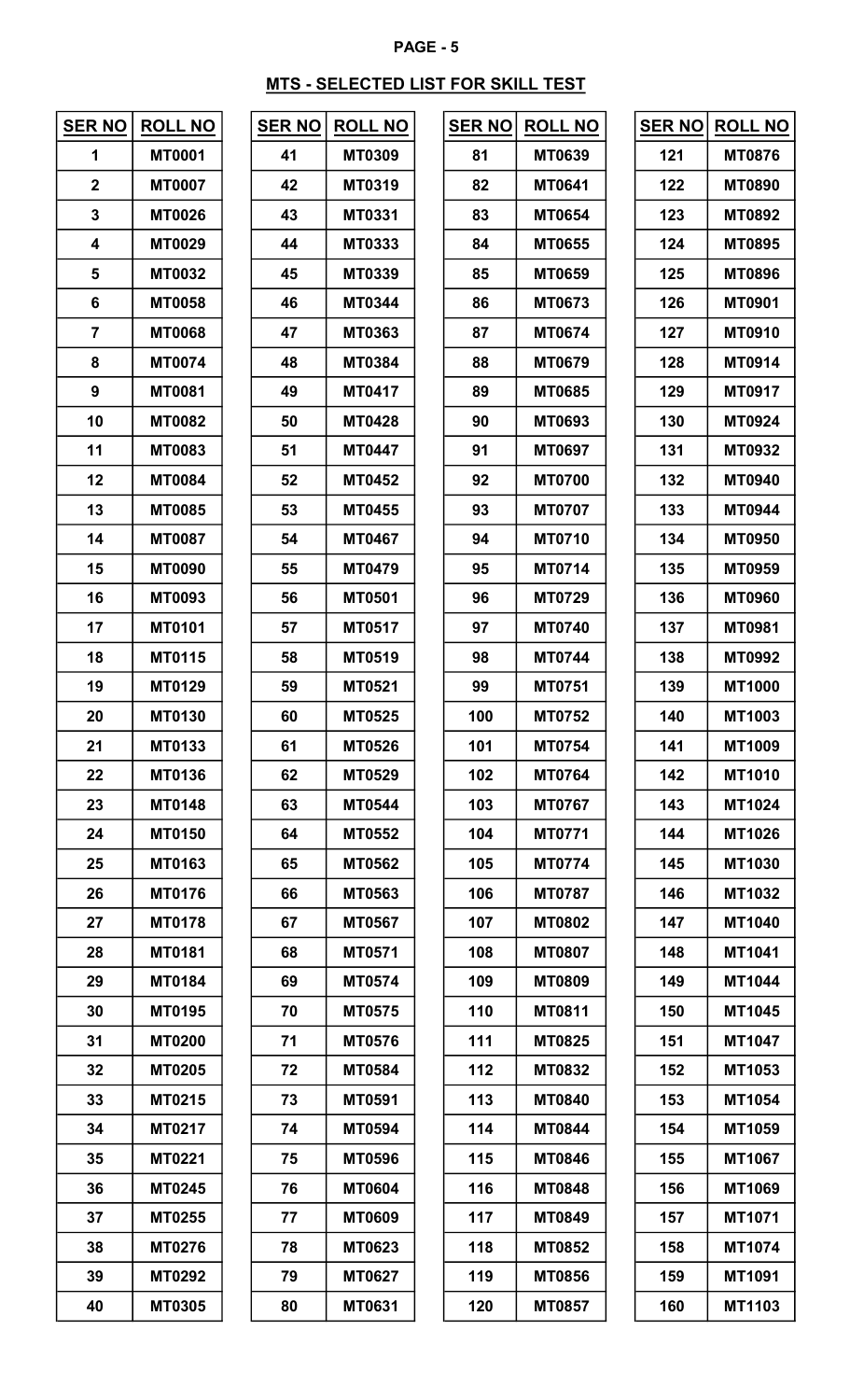| <b>SER NO</b> | <b>ROLL NO</b> | <b>SER NO</b> | <b>ROLL NO</b> | <b>SER NO</b> | <b>ROLL NO</b> | <b>SER NO</b> | <b>ROLL NO</b> |
|---------------|----------------|---------------|----------------|---------------|----------------|---------------|----------------|
| 161           | MT1105         | 201           | MT1374         | 241           | MT1739         | 281           | <b>MT2358</b>  |
| 162           | MT1115         | 202           | MT1375         | 242           | <b>MT1740</b>  | 282           | <b>MT2390</b>  |
| 163           | MT1117         | 203           | MT1382         | 243           | <b>MT1743</b>  | 283           | <b>MT2408</b>  |
| 164           | MT1124         | 204           | MT1395         | 244           | <b>MT1761</b>  | 284           | MT2431         |
| 165           | MT1139         | 205           | MT1397         | 245           | <b>MT1777</b>  | 285           | MT2440         |
| 166           | MT1146         | 206           | MT1399         | 246           | <b>MT1788</b>  | 286           | MT2477         |
| 167           | MT1156         | 207           | MT1405         | 247           | MT1804         | 287           | <b>MT2525</b>  |
| 168           | MT1157         | 208           | <b>MT1406</b>  | 248           | MT1835         | 288           | MT2532         |
| 169           | MT1158         | 209           | MT1414         | 249           | MT1846         | 289           | MT2536         |
| 170           | <b>MT1160</b>  | 210           | MT1439         | 250           | MT1871         | 290           | MT2543         |
| 171           | MT1172         | 211           | MT1462         | 251           | MT1882         | 291           | MT2552         |
| 172           | MT1174         | 212           | MT1475         | 252           | MT1886         | 292           | MT2610         |
| 173           | MT1176         | 213           | <b>MT1478</b>  | 253           | MT1887         | 293           | MT2623         |
| 174           | MT1184         | 214           | MT1481         | 254           | <b>MT1888</b>  | 294           | MT2628         |
| 175           | <b>MT1191</b>  | 215           | <b>MT1482</b>  | 255           | <b>MT1890</b>  | 295           | MT2635         |
| 176           | MT1201         | 216           | MT1486         | 256           | MT1892         | 296           | MT2641         |
| 177           | <b>MT1207</b>  | 217           | <b>MT1488</b>  | 257           | MT1925         | 297           | MT2663         |
| 178           | MT1232         | 218           | MT1496         | 258           | MT1926         | 298           | MT2670         |
| 179           | MT1237         | 219           | MT1511         | 259           | MT1935         | 299           | MT2673         |
| 180           | MT1243         | 220           | MT1514         | 260           | MT1973         | 300           | MT2685         |
| 181           | MT1249         | 221           | MT1528         | 261           | <b>MT1978</b>  | 301           | MT2691         |
| 182           | MT1255         | 222           | MT1570         | 262           | MT1990         | 302           | <b>MT2723</b>  |
| 183           | MT1256         | 223           | MT1572         | 263           | MT1995         | 303           | MT2751         |
| 184           | MT1257         | 224           | <b>MT1592</b>  | 264           | <b>MT2002</b>  | 304           | <b>MT2752</b>  |
| 185           | <b>MT1260</b>  | 225           | MT1593         | 265           | <b>MT2025</b>  | 305           | MT2774         |
| 186           | MT1265         | 226           | <b>MT1600</b>  | 266           | <b>MT2038</b>  | 306           | <b>MT2796</b>  |
| 187           | MT1269         | 227           | MT1612         | 267           | <b>MT2041</b>  | 307           | MT2799         |
| 188           | <b>MT1280</b>  | 228           | MT1618         | 268           | <b>MT2056</b>  | 308           | MT2818         |
| 189           | MT1281         | 229           | MT1622         | 269           | <b>MT2108</b>  | 309           | <b>MT2822</b>  |
| 190           | <b>MT1286</b>  | 230           | MT1624         | 270           | MT2131         | 310           | MT2825         |
| 191           | <b>MT1288</b>  | 231           | MT1628         | 271           | MT2150         | 311           | MT2830         |
| 192           | <b>MT1302</b>  | 232           | MT1629         | 272           | MT2183         | 312           | MT2883         |
| 193           | MT1305         | 233           | MT1631         | 273           | <b>MT2198</b>  | 313           | MT2891         |
| 194           | <b>MT1310</b>  | 234           | MT1652         | 274           | <b>MT2224</b>  | 314           | MT2909         |
| 195           | MT1319         | 235           | MT1664         | 275           | <b>MT2243</b>  | 315           | MT2911         |
| 196           | MT1334         | 236           | MT1673         | 276           | <b>MT2278</b>  | 316           | <b>MT2946</b>  |
| 197           | MT1336         | 237           | <b>MT1718</b>  | 277           | <b>MT2281</b>  | 317           | MT2949         |
| 198           | <b>MT1342</b>  | 238           | <b>MT1722</b>  | 278           | <b>MT2287</b>  | 318           | <b>MT2966</b>  |
| 199           | MT1344         | 239           | <b>MT1732</b>  | 279           | MT2316         | 319           | <b>MT2976</b>  |
| 200           | <b>MT1360</b>  | 240           | MT1736         | 280           | MT2351         | 320           | MT2979         |

| ER NO | <b>ROLL NO</b> |
|-------|----------------|
| 201   | MT1374         |
| 202   | MT1375         |
| 203   | MT1382         |
| 204   | MT1395         |
| 205   | MT1397         |
| 206   | MT1399         |
| 207   | MT1405         |
| 208   | MT1406         |
| 209   | MT1414         |
| 210   | MT1439         |
| 211   | MT1462         |
| 212   | MT1475         |
| 213   | MT1478         |
| 214   | MT1481         |
| 215   | MT1482         |
| 216   | MT1486         |
| 217   | MT1488         |
| 218   | MT1496         |
| 219   | MT1511         |
| 220   | MT1514         |
| 221   | MT1528         |
| 222   | MT1570         |
| 223   | MT1572         |
| 224   | MT1592         |
| 225   | MT1593         |
| 226   | MT1600         |
| 227   | MT1612         |
| 228   | MT1618         |
| 229   | MT1622         |
| 230   | MT1624         |
| 231   | MT1628         |
| 232   | MT1629         |
| 233   | MT1631         |
| 234   | MT1652         |
| 235   | MT1664         |
| 236   | MT1673         |
| 237   | MT1718         |
| 238   | MT1722         |
| 239   | MT1732         |
| 240   | MT1736         |

| <u>SER NO</u> | <u>ROLL NO</u> |
|---------------|----------------|
| 241           | MT1739         |
| 242           | MT1740         |
| 243           | MT1743         |
| 244           | MT1761         |
| 245           | <b>MT1777</b>  |
| 246           | <b>MT1788</b>  |
| 247           | MT1804         |
| 248           | MT1835         |
| 249           | MT1846         |
| 250           | MT1871         |
| 251           | MT1882         |
| 252           | MT1886         |
| 253           | MT1887         |
| 254           | MT1888         |
| 255           | MT1890         |
| 256           | MT1892         |
| 257           | MT1925         |
| 258           | MT1926         |
| 259           | MT1935         |
| 260           | MT1973         |
| 261           | MT1978         |
| 262           | MT1990         |
| 263           | MT1995         |
| 264           | <b>MT2002</b>  |
| 265           | MT2025         |
| 266           | MT2038         |
| 267           | MT2041         |
| 268           | <b>MT2056</b>  |
| 269           | MT2108         |
| 270           | MT2131         |
| 271           | MT2150         |
| 272           | MT2183         |
| 273           | MT2198         |
| 274           | <b>MT2224</b>  |
| 275           | MT2243         |
| 276           | MT2278         |
| 277           | MT2281         |
| 278           | MT2287         |
| 279           | MT2316         |
| 280           | MT2351         |

| <b>ROLL NO</b> | <b>SER NO</b> | <b>ROLL NO</b> |     | <b>ROLL NO</b> |               | <b>SER NO</b> | <b>ROLL NO</b> |
|----------------|---------------|----------------|-----|----------------|---------------|---------------|----------------|
| MT1105         | 201           | MT1374         | 241 | MT1739         |               | 281           | <b>MT2358</b>  |
| MT1115         | 202           | MT1375         | 242 | MT1740         |               | 282           | <b>MT2390</b>  |
| <b>MT1117</b>  | 203           | MT1382         | 243 | <b>MT1743</b>  |               | 283           | <b>MT2408</b>  |
| MT1124         | 204           | MT1395         | 244 | <b>MT1761</b>  |               | 284           | MT2431         |
| MT1139         | 205           | MT1397         | 245 | <b>MT1777</b>  |               | 285           | MT2440         |
| MT1146         | 206           | MT1399         | 246 | <b>MT1788</b>  |               | 286           | MT2477         |
| MT1156         | 207           | MT1405         | 247 | <b>MT1804</b>  |               | 287           | MT2525         |
| MT1157         | 208           | MT1406         | 248 | MT1835         |               | 288           | MT2532         |
| MT1158         | 209           | MT1414         | 249 | MT1846         |               | 289           | MT2536         |
| MT1160         | 210           | MT1439         | 250 | MT1871         |               | 290           | MT2543         |
| MT1172         | 211           | MT1462         | 251 | MT1882         |               | 291           | MT2552         |
| MT1174         | 212           | MT1475         | 252 | MT1886         |               | 292           | MT2610         |
| MT1176         | 213           | MT1478         | 253 | MT1887         |               | 293           | MT2623         |
| MT1184         | 214           | MT1481         | 254 | <b>MT1888</b>  |               | 294           | MT2628         |
| <b>MT1191</b>  | 215           | <b>MT1482</b>  | 255 | <b>MT1890</b>  |               | 295           | MT2635         |
| MT1201         | 216           | MT1486         | 256 | MT1892         |               | 296           | MT2641         |
| MT1207         | 217           | <b>MT1488</b>  | 257 | MT1925         |               | 297           | MT2663         |
| MT1232         | 218           | MT1496         | 258 | MT1926         |               | 298           | MT2670         |
| MT1237         | 219           | MT1511         | 259 | MT1935         |               | 299           | MT2673         |
| MT1243         | 220           | MT1514         | 260 | MT1973         |               | 300           | MT2685         |
| MT1249         | 221           | MT1528         | 261 | MT1978         |               | 301           | MT2691         |
| MT1255         | 222           | MT1570         | 262 | MT1990         |               | 302           | MT2723         |
| MT1256         | 223           | MT1572         | 263 | MT1995         |               | 303           | MT2751         |
| MT1257         | 224           | <b>MT1592</b>  | 264 | <b>MT2002</b>  |               | 304           | <b>MT2752</b>  |
| <b>MT1260</b>  | 225           | MT1593         | 265 | <b>MT2025</b>  |               | 305           | <b>MT2774</b>  |
| MT1265         | 226           | <b>MT1600</b>  | 266 | <b>MT2038</b>  |               | 306           | <b>MT2796</b>  |
| MT1269         | 227           | MT1612         | 267 | <b>MT2041</b>  |               | 307           | <b>MT2799</b>  |
| <b>MT1280</b>  | 228           | MT1618         | 268 | <b>MT2056</b>  |               | 308           | MT2818         |
| MT1281         | 229           | MT1622         | 269 | <b>MT2108</b>  |               | 309           | <b>MT2822</b>  |
| MT1286         | 230           | MT1624         | 270 | MT2131         |               | 310           | MT2825         |
| <b>MT1288</b>  | 231           | <b>MT1628</b>  | 271 | MT2150         |               | 311           | <b>MT2830</b>  |
| MT1302         | 232           | MT1629         | 272 | MT2183         |               | 312           | MT2883         |
| MT1305         | 233           | MT1631         | 273 | <b>MT2198</b>  |               | 313           | MT2891         |
| <b>MT1310</b>  | 234           | MT1652         | 274 | <b>MT2224</b>  |               | 314           | MT2909         |
| MT1319         | 235           | MT1664         | 275 | MT2243         |               | 315           | MT2911         |
| MT1334         | 236           | MT1673         | 276 | <b>MT2278</b>  |               | 316           | MT2946         |
| MT1336         | 237           | <b>MT1718</b>  | 277 | <b>MT2281</b>  |               | 317           | MT2949         |
| MT1342         | 238           | <b>MT1722</b>  | 278 | <b>MT2287</b>  |               | 318           | <b>MT2966</b>  |
| <b>MT1344</b>  | 239           | <b>MT1732</b>  | 279 | MT2316         |               | 319           | MT2976         |
| <b>MT1360</b>  | 240           | MT1736         | 280 | <b>MT2351</b>  |               | 320           | MT2979         |
|                |               |                |     |                | <b>SER NO</b> |               |                |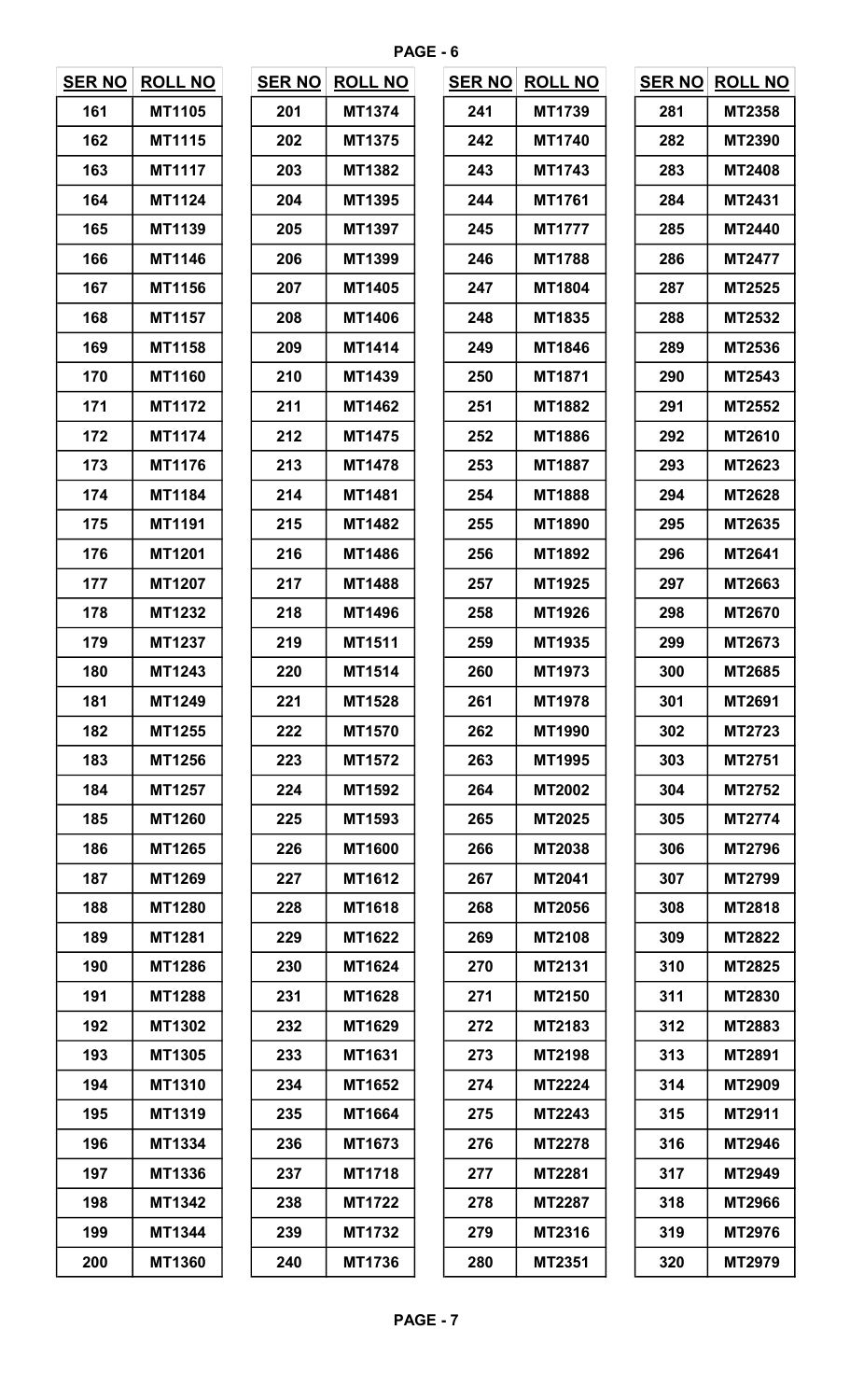| <b>SER NO</b> | <b>ROLL NO</b> | <b>SER NO</b> | <b>ROLL NO</b> | <b>SER NO</b> | <b>ROLL NO</b> | <b>SER NO</b> | <b>ROLL NO</b> |
|---------------|----------------|---------------|----------------|---------------|----------------|---------------|----------------|
| 321           | MT2983         | 361           | MT3427         | 401           | <b>MT3809</b>  | 441           | MT4169         |
| 322           | <b>MT2998</b>  | 362           | MT3464         | 402           | MT3832         | 442           | MT4179         |
| 323           | <b>MT3002</b>  | 363           | MT3466         | 403           | MT3835         | 443           | <b>MT4209</b>  |
| 324           | <b>MT3008</b>  | 364           | MT3502         | 404           | MT3839         | 444           | MT4211         |
| 325           | MT3016         | 365           | MT3514         | 405           | MT3855         | 445           | MT4236         |
| 326           | MT3033         | 366           | MT3518         | 406           | <b>MT3860</b>  | 446           | <b>MT4240</b>  |
| 327           | <b>MT3048</b>  | 367           | MT3528         | 407           | MT3862         | 447           | MT4243         |
| 328           | <b>MT3050</b>  | 368           | MT3537         | 408           | <b>MT3878</b>  | 448           | <b>MT4252</b>  |
| 329           | <b>MT3051</b>  | 369           | MT3541         | 409           | MT3883         | 449           | <b>MT4262</b>  |
| 330           | <b>MT3065</b>  | 370           | MT3557         | 410           | MT3891         | 450           | MT4264         |
| 331           | <b>MT3068</b>  | 371           | MT3563         | 411           | MT3902         | 451           | <b>MT4282</b>  |
| 332           | MT3072         | 372           | MT3573         | 412           | MT3904         | 452           | MT4283         |
| 333           | <b>MT3080</b>  | 373           | MT3574         | 413           | MT3918         | 453           | <b>MT4292</b>  |
| 334           | MT3095         | 374           | MT3577         | 414           | MT3919         | 454           | MT4310         |
| 335           | MT3127         | 375           | MT3591         | 415           | <b>MT3920</b>  | 455           | MT4317         |
| 336           | MT3154         | 376           | <b>MT3606</b>  | 416           | MT3923         | 456           | MT4332         |
| 337           | MT3158         | 377           | MT3612         | 417           | MT3936         | 457           | MT4336         |
| 338           | MT3159         | 378           | MT3614         | 418           | <b>MT3940</b>  | 458           | MT4339         |
| 339           | MT3168         | 379           | MT3615         | 419           | MT3943         | 459           | <b>MT4358</b>  |
| 340           | MT3170         | 380           | MT3621         | 420           | MT3948         | 460           | MT4372         |
| 341           | MT3175         | 381           | MT3624         | 421           | <b>MT3960</b>  | 461           | <b>MT4382</b>  |
| 342           | MT3180         | 382           | MT3628         | 422           | MT3975         | 462           | MT4395         |
| 343           | MT3186         | 383           | MT3633         | 423           | MT3979         | 463           | <b>MT4432</b>  |
| 344           | MT3196         | 384           | MT3638         | 424           | MT3983         | 464           | MT4435         |
| 345           | MT3224         | 385           | MT3659         | 425           | <b>MT4003</b>  | 465           | <b>MT4441</b>  |
| 346           | MT3247         | 386           | <b>MT3669</b>  | 426           | <b>MT4005</b>  | 466           | <b>MT4442</b>  |
| 347           | MT3249         | 387           | MT3685         | 427           | MT4012         | 467           | <b>MT4469</b>  |
| 348           | MT3269         | 388           | <b>MT3688</b>  | 428           | MT4015         | 468           | <b>MT4479</b>  |
| 349           | MT3293         | 389           | MT3693         | 429           | MT4018         | 469           | <b>MT4482</b>  |
| 350           | MT3297         | 390           | <b>MT3698</b>  | 430           | <b>MT4022</b>  | 470           | <b>MT4492</b>  |
| 351           | MT3299         | 391           | MT3733         | 431           | MT4029         | 471           | <b>MT4495</b>  |
| 352           | MT3329         | 392           | MT3746         | 432           | <b>MT4030</b>  | 472           | <b>MT4497</b>  |
| 353           | MT3332         | 393           | MT3749         | 433           | <b>MT4045</b>  | 473           | <b>MT4505</b>  |
| 354           | MT3333         | 394           | <b>MT3757</b>  | 434           | <b>MT4053</b>  | 474           | <b>MT4520</b>  |
| 355           | <b>MT3340</b>  | 395           | MT3761         | 435           | MT4071         | 475           | <b>MT4521</b>  |
| 356           | MT3342         | 396           | MT3778         | 436           | <b>MT4073</b>  | 476           | MT4524         |
| 357           | MT3367         | 397           | <b>MT3782</b>  | 437           | MT4079         | 477           | <b>MT4529</b>  |
| 358           | MT3391         | 398           | MT3791         | 438           | <b>MT4095</b>  | 478           | MT4533         |
| 359           | MT3409         | 399           | <b>MT3804</b>  | 439           | <b>MT4104</b>  | 479           | <b>MT4538</b>  |
| 360           | MT3414         | 400           | <b>MT3807</b>  | 440           | <b>MT4151</b>  | 480           | <b>MT4554</b>  |